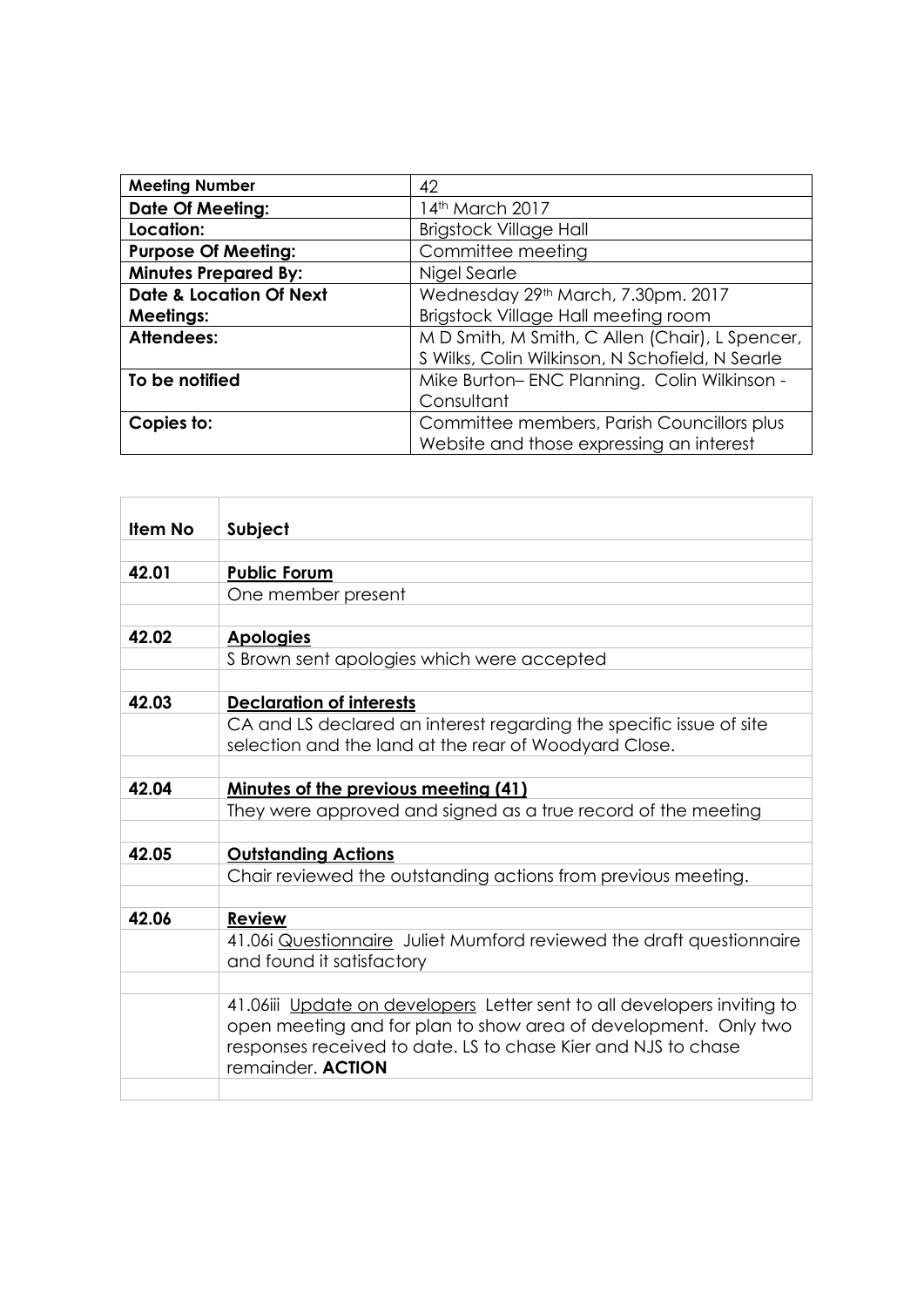|       | 41.07iv Village boundary It was agreed that the village boundary        |
|-------|-------------------------------------------------------------------------|
|       | should be modified to include                                           |
|       | 43 and 45 Benefield Rd                                                  |
|       | <b>Grafton Road Garages</b><br>$\bullet$                                |
|       | Straighten out the kink at the southern boundary of White Hall          |
|       | Farm on Park Walk                                                       |
|       | Land round curtilage of 33 Kennel Hill<br>$\bullet$                     |
|       |                                                                         |
|       | <b>Accounts</b>                                                         |
|       | Accounts have been submitted for this grant period. In April a claim    |
|       | will be made for the remainder of the grant. Consideration to be        |
|       | given regarding the availability for grant funding to support site      |
|       | assessment activities.                                                  |
|       |                                                                         |
|       | Designate open spaces.                                                  |
|       | Recreation meadow Bridge Street.                                        |
|       | Park Park Walk/Bridge Street.                                           |
|       | Consolidated Charity land from bypass to houses on Benefield            |
|       | Road.                                                                   |
|       | Church paddock. Retain current designation which includes               |
|       | the rear of the rectory garden and allotment land                       |
|       |                                                                         |
|       | <b>Important views</b>                                                  |
|       | <b>Across the Park</b>                                                  |
|       | Across the meadow                                                       |
|       | Dust Hill Road across meadow                                            |
|       | Vistas from the country park                                            |
|       | Vista from Park Farm to village                                         |
|       |                                                                         |
|       | <b>Employment Land</b>                                                  |
|       | No change required. Retain the existing site(s) on the Sudborough       |
|       | Road entrance to the village from the A6116                             |
|       |                                                                         |
|       | <b>Buffer Zone</b>                                                      |
|       | There are issues still to be resolved regarding the buffer location on  |
|       | the Stanion Road Site and the Lyveden Road site                         |
|       |                                                                         |
|       | <b>Mapping</b>                                                          |
|       | There was discussions regarding woodland operations, energy and         |
|       | biodiversity sites, conservation area, listed buildings, local heritage |
|       | employment area, Camp site                                              |
|       |                                                                         |
| 42.07 | <b>Set New Priorities/Actions</b>                                       |
|       | Local Heritage to be added to map <b>ACTION NJS</b>                     |
|       |                                                                         |
|       | Policy for Wallace Mill Required CW ACTION                              |
|       |                                                                         |
|       | Brigstock Design Statement <b>ACTION SW</b> to circulate revised copy   |
|       |                                                                         |
|       |                                                                         |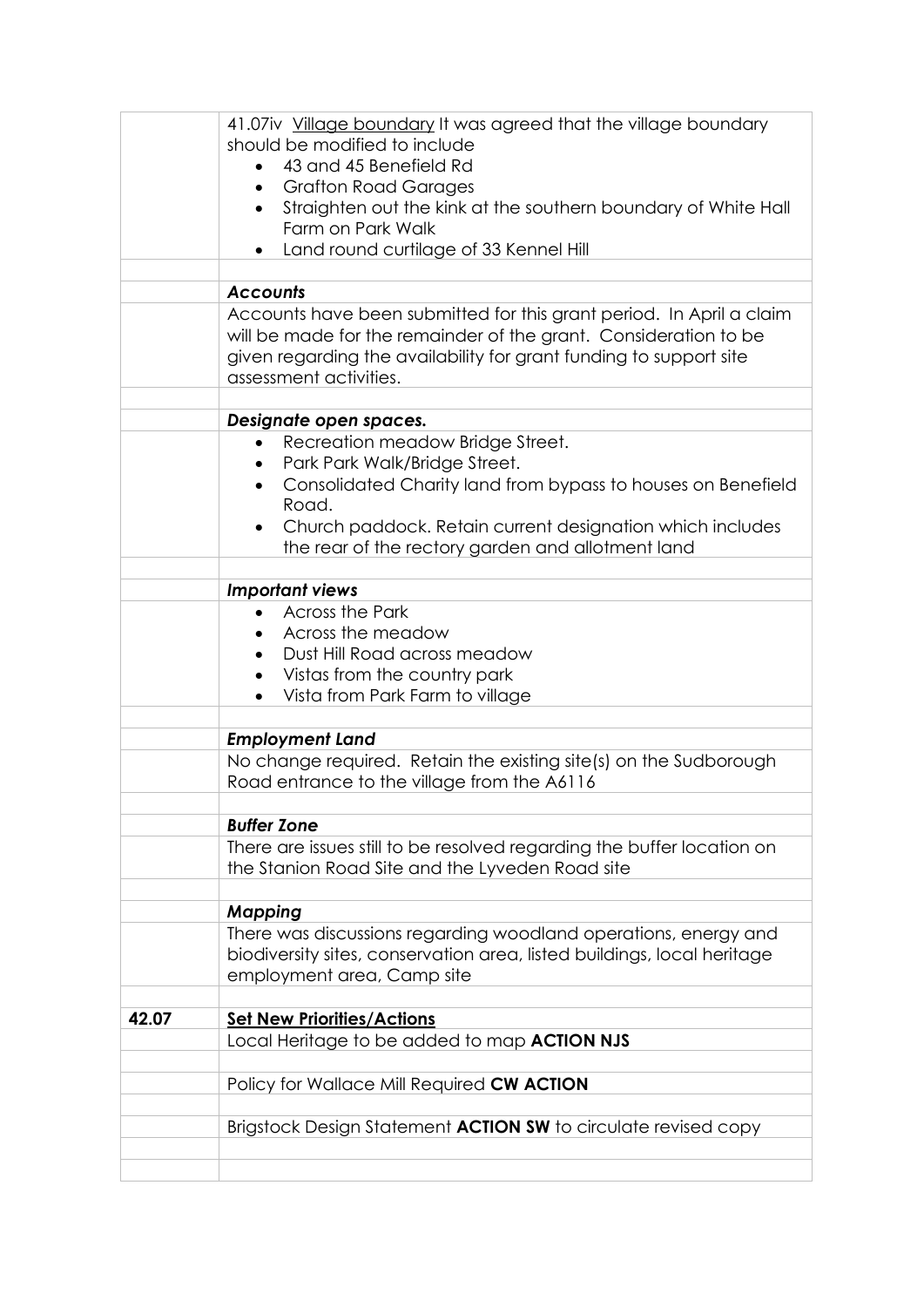| 42.08 | Review of v9 of draft plan                                                                                                                                                                                                                                                                                                                                                               |
|-------|------------------------------------------------------------------------------------------------------------------------------------------------------------------------------------------------------------------------------------------------------------------------------------------------------------------------------------------------------------------------------------------|
|       | Picture on page 1 to be reviewed                                                                                                                                                                                                                                                                                                                                                         |
|       |                                                                                                                                                                                                                                                                                                                                                                                          |
|       | Page 3 - Paragraph 1.9 change to<br>A questionnaire to all households and business inviting local people<br>to set out their views on development in the parish. 305 completed<br>questionnaires were received and can be seen on the Parish Council<br>website                                                                                                                          |
|       |                                                                                                                                                                                                                                                                                                                                                                                          |
|       | Page 4 Paragraph 1.17<br>There is reference to a pre-Submission Representation Form Colin. to<br>supply                                                                                                                                                                                                                                                                                  |
|       |                                                                                                                                                                                                                                                                                                                                                                                          |
|       | Page 4 - Paragraph 1.19 change to<br>All comments received will be considered by Brigstock Parish Council<br>and may be used to amend the draft Neighbourhood Plan. Following<br>this, a Consultation Statement, including a summary of all comments<br>received and how these were considered, will be made available on<br>the Neighbourhood Plan website: www.brigstockcouncil.org.uk |
|       | Page 4 - Paragraph 1.21 change to                                                                                                                                                                                                                                                                                                                                                        |
|       | The Examiner will recommend that the plan<br>1) is submitted to a local referendum,<br>2) is modified to meet the 'Basic Conditions' and then submitted<br>to a referendum,<br>3) or that the Plan is refused.<br>East Northamptonshire Council will arrange a referendum and, if the<br>Plan is passed by a simple majority of those voting, the District Council<br>will adopt it.     |
|       |                                                                                                                                                                                                                                                                                                                                                                                          |
|       | Page 6 vision<br>Change text in More local jobs box to Safeguarding local jobs                                                                                                                                                                                                                                                                                                           |
|       |                                                                                                                                                                                                                                                                                                                                                                                          |
|       | Page 6 - Paragraph 1.28 change to<br>There is no point in preparing a Neighbourhood Plan if it cannot be<br>delivered. To help implement the Brigstock Neighbourhood Plan we<br>have engaged key stakeholders at an early stage and identified<br>what infrastructure is needed to support the plan.                                                                                     |
|       | Page 7 - Paragraph 2.2                                                                                                                                                                                                                                                                                                                                                                   |
|       | This paragraph needs revising                                                                                                                                                                                                                                                                                                                                                            |
|       |                                                                                                                                                                                                                                                                                                                                                                                          |
|       | Page 8 Paragraph 2.6 and policy B3<br>Add site specific details when appropriate.                                                                                                                                                                                                                                                                                                        |
|       |                                                                                                                                                                                                                                                                                                                                                                                          |
|       | Page 14 Policy B7 change to<br>The open and undeveloped character of the Brigstock Buffer Zone,<br>as defined on the Policies Map, will be retained. The construction of<br>new buildings will not be supported unless they preserve the<br>openness of this area.                                                                                                                       |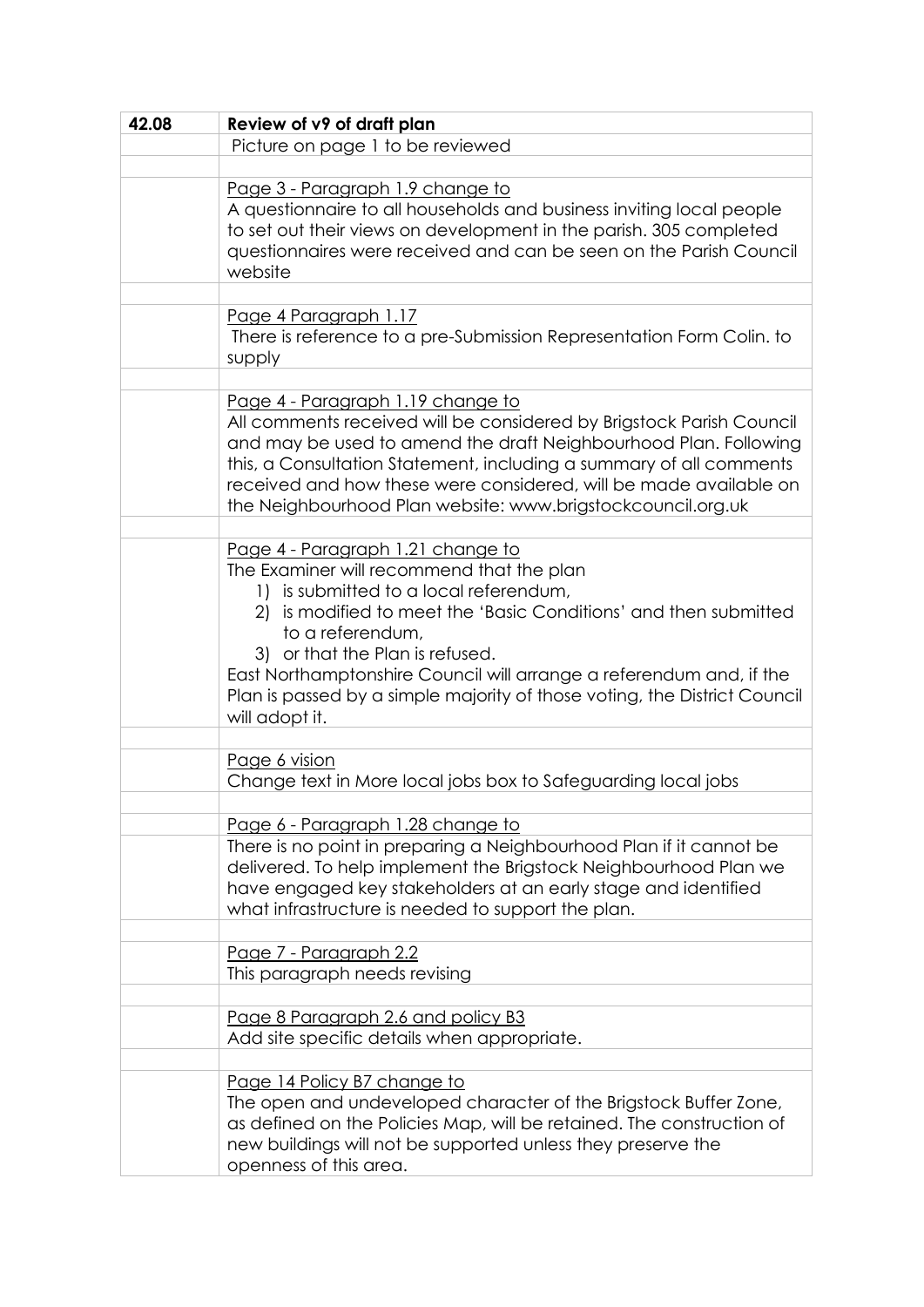| Page 14 Policy B8                                                                          |
|--------------------------------------------------------------------------------------------|
| Vistas should be listed and shown on map                                                   |
|                                                                                            |
| Page 17 Policy B9                                                                          |
| <b>B9A Revise with detail added</b>                                                        |
| B9B change B7 to B17                                                                       |
|                                                                                            |
| Page 21 paragraph 5.1 change to                                                            |
| Brigstock has a range of services and facilities with a primary school,                    |
| shops, churches, pubs, GP surgery and sports & recreation facilities                       |
|                                                                                            |
| Page 21 policy B12                                                                         |
| B12C Change Brigstock Sub Posr Office to Village Shop                                      |
|                                                                                            |
| Page 21 paragraph 5.5 remove                                                               |
| The Primary School is at full capacity                                                     |
|                                                                                            |
| Page 22 paragraph 5.10<br>Add the full address of Lakeside Surgery "Cottingham Road, Corby |
| Northants NN17 2UR."                                                                       |
|                                                                                            |
| Page 23 paragraph 5.17                                                                     |
| This paragraph needs revising                                                              |
|                                                                                            |
| Page 23 paragraph 5.17 Allotments                                                          |
| Revise text to include priority to be given to local residents                             |
|                                                                                            |
| <u>Page 23 paragraph 5.18</u>                                                              |
| Change Post Office to "Village Shop"                                                       |
|                                                                                            |
| Page 25 paragraph 5.31 change to                                                           |
| Our Neighbourhood Plan makes provision for around 35 additional                            |
| homes. To enable this housing development to take place, there may                         |
| need to be improvements at Brigstock Primary School, Brigstock                             |
| Village Hall and sports & recreation provision. However, the Plan must                     |
| be deliverable. Therefore, the developments identified in the Plan                         |
| should not be subject to such a scale of obligations and burdens that                      |
| their viable implementation is threatened. Contributions are                               |
| governed by the provisions of the Community Infrastructure                                 |
| Regulations 2010. Contributions are not sought from developments of                        |
| 10-units or less, and which have a maximum combined gross floor                            |
| space of no more than 1000sqm.                                                             |
|                                                                                            |
| Page 25/6 PolicyB13                                                                        |
| Add a section E on trees and green enviroment                                              |
|                                                                                            |
| Page 28 Policy B14<br>Detail in table needs checking and updating                          |
|                                                                                            |